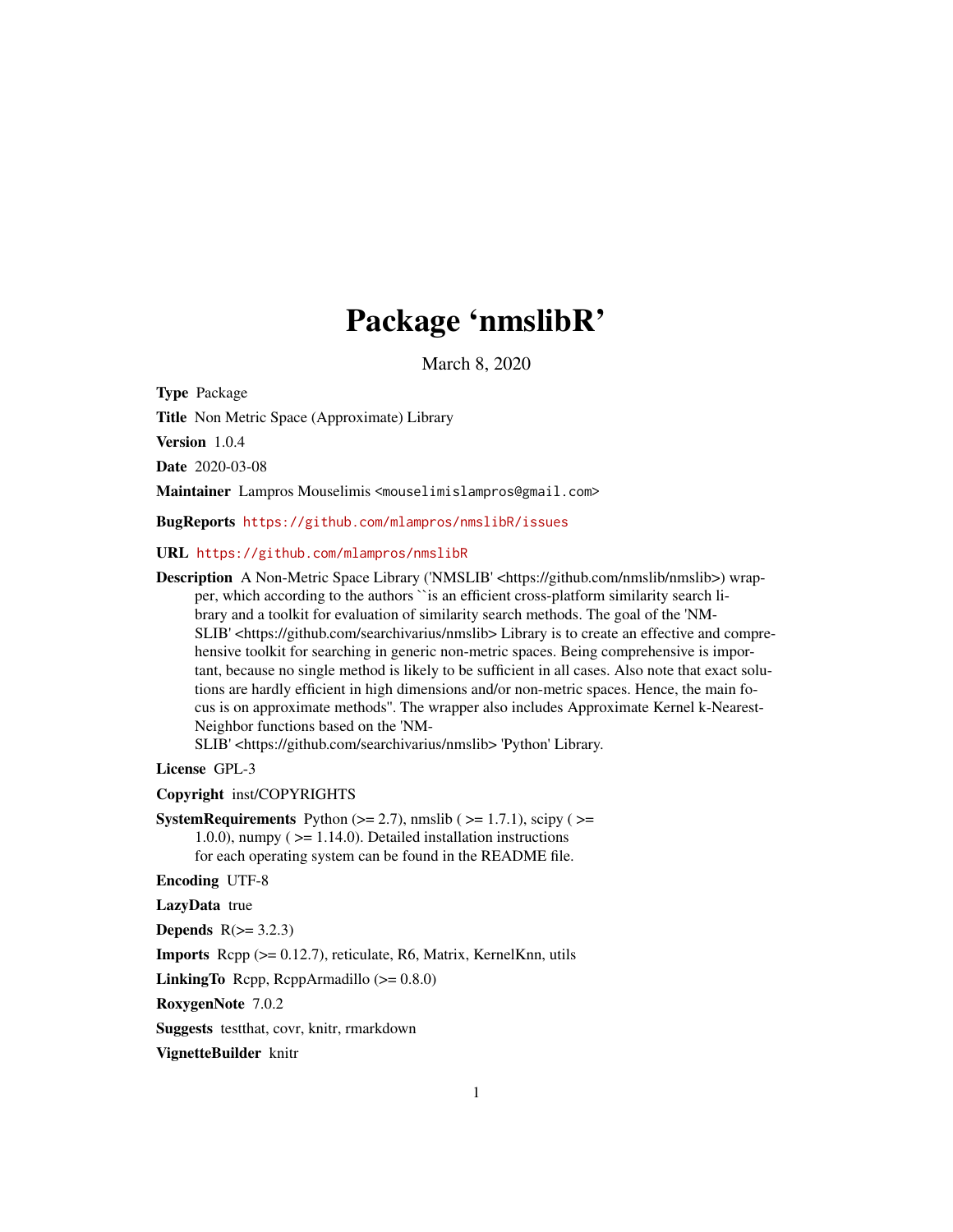#### <span id="page-1-0"></span>NeedsCompilation yes

Author Lampros Mouselimis [aut, cre],

- B. Naidan [cph] (Author of the Non-Metric Space Library (NMSLIB)),
- L. Boytsov [cph] (Author of the Non-Metric Space Library (NMSLIB)),
- Yu. Malkov [cph] (Author of the Non-Metric Space Library (NMSLIB)),
- B. Frederickson [cph] (Author of the Non-Metric Space Library (NMSLIB)),
- D. Novak [cph] (Author of the Non-Metric Space Library (NMSLIB))

Repository CRAN

Date/Publication 2020-03-08 11:10:02 UTC

### R topics documented:

| KernelKnn nmslib $\ldots \ldots \ldots \ldots \ldots \ldots \ldots \ldots \ldots \ldots \ldots \ldots \ldots$ |  |  |  |  |  |  |  |  |  |  |  |  |  |  |  |  |  |  |
|---------------------------------------------------------------------------------------------------------------|--|--|--|--|--|--|--|--|--|--|--|--|--|--|--|--|--|--|
|                                                                                                               |  |  |  |  |  |  |  |  |  |  |  |  |  |  |  |  |  |  |
|                                                                                                               |  |  |  |  |  |  |  |  |  |  |  |  |  |  |  |  |  |  |
|                                                                                                               |  |  |  |  |  |  |  |  |  |  |  |  |  |  |  |  |  |  |
|                                                                                                               |  |  |  |  |  |  |  |  |  |  |  |  |  |  |  |  |  |  |

#### **Index** [12](#page-11-0)

KernelKnnCV\_nmslib *Approximate Kernel k nearest neighbors (cross-validated) using the nmslib library*

#### Description

Approximate Kernel k nearest neighbors (cross-validated) using the nmslib library

#### Usage

```
KernelKnnCV_nmslib(
  data,
 y,
 k = 5,
  folds = 5,
 h = 1,weights_function = NULL,
 Levels = NULL,
  Index_Params = NULL,
  Time_Params = NULL,
  space = "11",
  space_params = NULL,
  method = "hnsw".data_type = "DENSE_VECTOR",
  dtype = "FLOAT",
  index_filepath = NULL,
```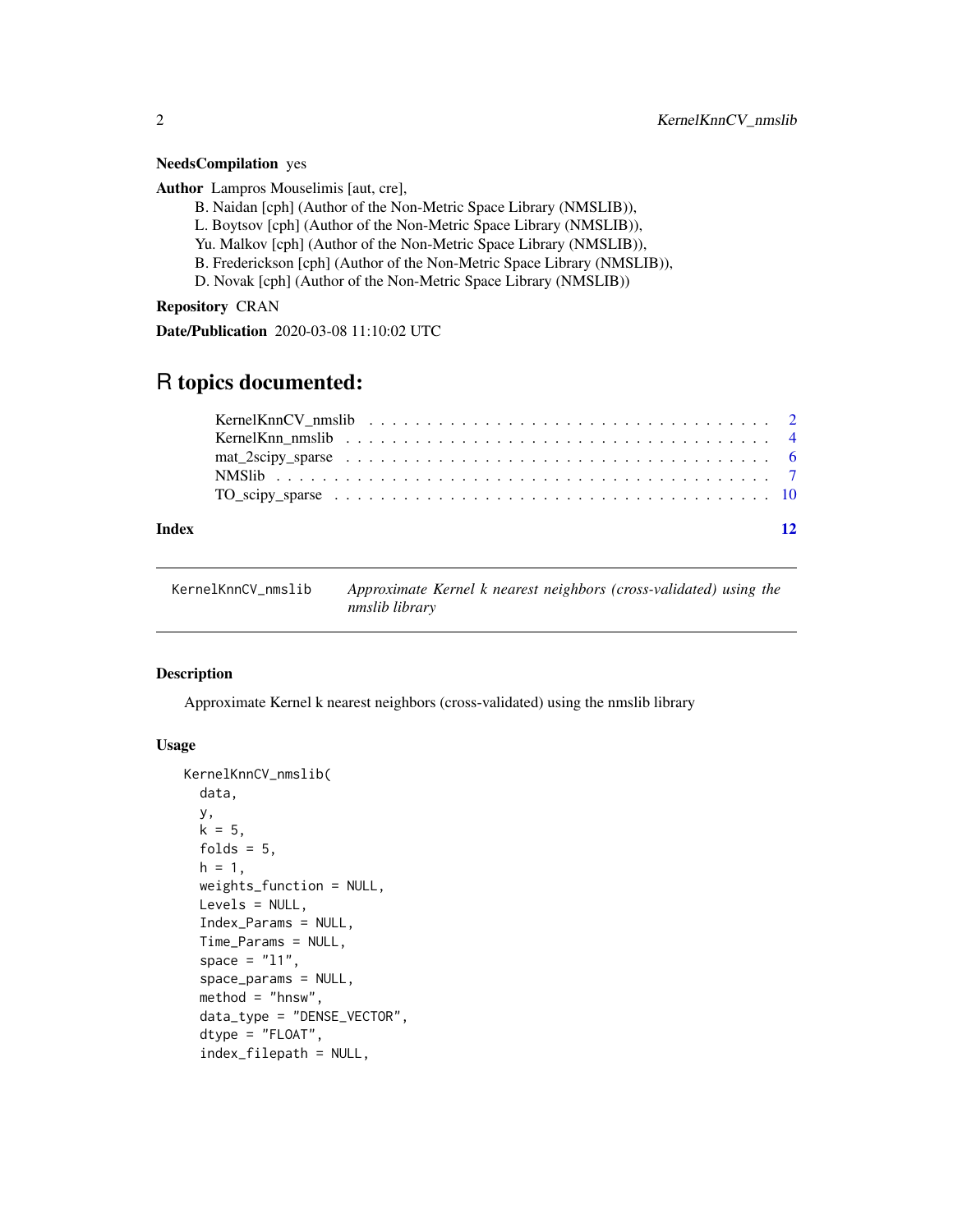```
print_progress = FALSE,
 num_threads = 1,
  seed_num = 1
)
```
#### Arguments

| data             | a numeric matrix                                                                                                                                                                    |
|------------------|-------------------------------------------------------------------------------------------------------------------------------------------------------------------------------------|
| y                | a numeric vector specifying the response variable (in classification the labels<br>must be numeric from 1:Inf). The length of y must equal the rows of the <i>data</i><br>parameter |
| k                | an integer. The number of neighbours to return                                                                                                                                      |
| folds            | the number of cross validation folds (must be greater than 1)                                                                                                                       |
| h                | the bandwidth (applicable if the weights_function is not NULL, defaults to 1.0)                                                                                                     |
| weights_function |                                                                                                                                                                                     |
|                  | there are various ways of specifying the kernel function. See the details section.                                                                                                  |
| Levels           | a numeric vector. In case of classification the unique levels of the response<br>variable are necessary                                                                             |
| Index_Params     | a list of (optional) parameters to use in indexing (when creating the index)                                                                                                        |
| Time_Params      | a list of parameters to use in querying. Setting <i>Time_Params</i> to NULL will reset                                                                                              |
| space            | a character string (optional). The metric space to create for this index. Page 31<br>of the manual (see <i>references</i> ) explains all available inputs                           |
| space_params     | a list of (optional) parameters for configuring the space. See the <i>references</i><br>manual for more details.                                                                    |
| method           | a character string specifying the index method to use                                                                                                                               |
| data_type        | a character string. One of 'DENSE_UINT8_VECTOR', 'DENSE_VECTOR',<br>'OBJECT_AS_STRING' or 'SPARSE_VECTOR'                                                                           |
| dtype            | a character string. Either 'FLOAT' or 'INT'                                                                                                                                         |
|                  | index_filepath a character string specifying the path to a file, where an existing index is saved                                                                                   |
| print_progress   | a boolean (either TRUE or FALSE). Whether or not to display progress bar                                                                                                            |
| num_threads      | an integer. The number of threads to use                                                                                                                                            |
| seed_num         | a numeric value specifying the seed of the random number generator                                                                                                                  |

#### Details

There are three possible ways to specify the *weights function*, 1st option : if the weights\_function is NULL then a simple k-nearest-neighbor is performed. 2nd option : the weights\_function is one of 'uniform', 'triangular', 'epanechnikov', 'biweight', 'triweight', 'tricube', 'gaussian', 'cosine', 'logistic', 'gaussianSimple', 'silverman', 'inverse', 'exponential'. The 2nd option can be extended by combining kernels from the existing ones (adding or multiplying). For instance, I can multiply the tricube with the gaussian kernel by giving 'tricube\_gaussian\_MULT' or I can add the previously mentioned kernels by giving 'tricube\_gaussian\_ADD'. 3rd option : a user defined kernel function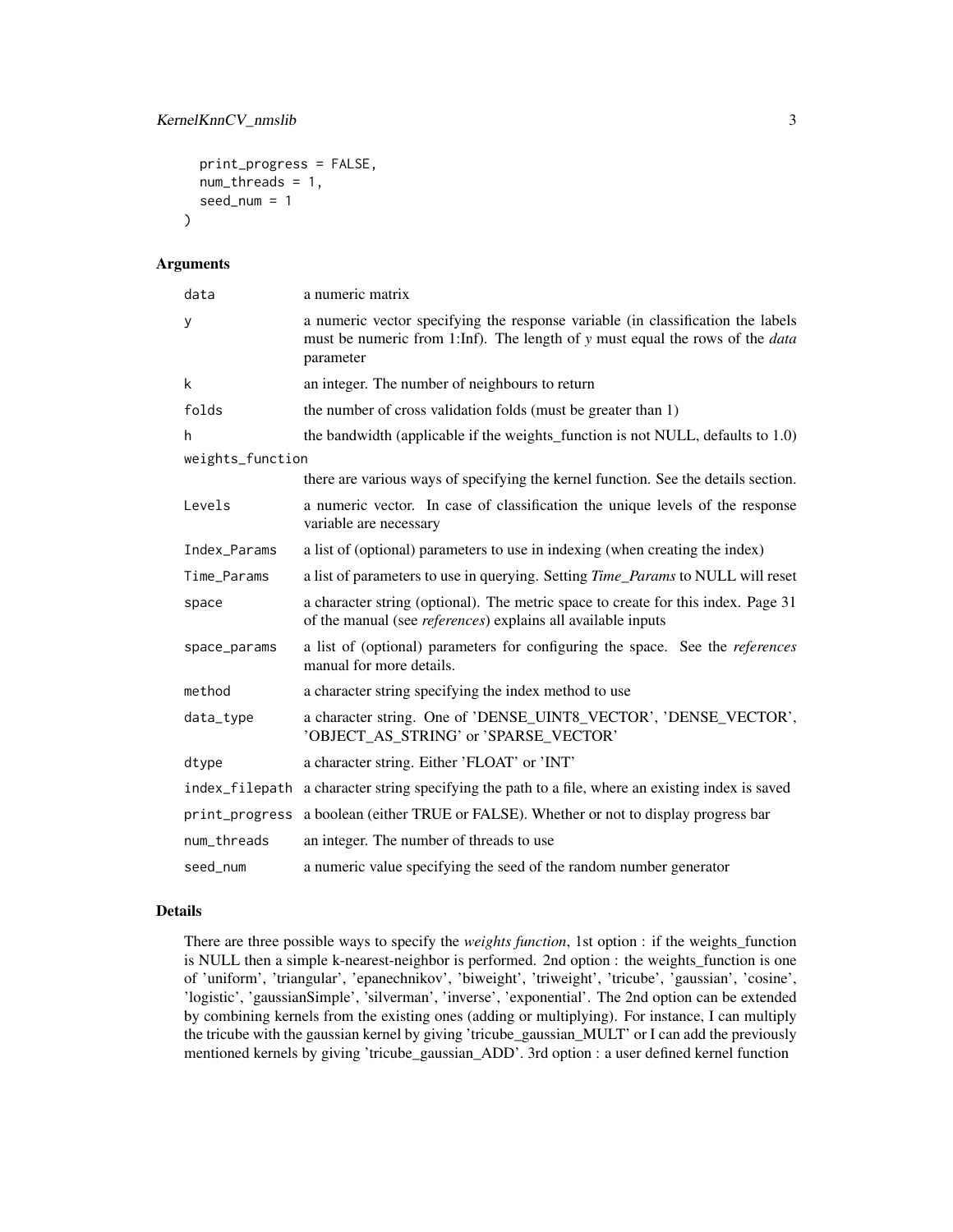#### Examples

```
## Not run:
x = matrix(runif(1000), nrow = 100, ncol = 10)y = runif(100)out = KernelKnnCV_nmslib(x, y, k = 5, folds = 5)
## End(Not run)
```
KernelKnn\_nmslib *Approximate Kernel k nearest neighbors using the nmslib library*

#### Description

Approximate Kernel k nearest neighbors using the nmslib library

#### Usage

```
KernelKnn_nmslib(
  data,
  TEST_data = NULL,
 y,
  k = 5,
 h = 1,
 weights_function = NULL,
 Levels = NULL,
  Index_Params = NULL,
  Time_Params = NULL,
  space = "11",space_params = NULL,
 method = "hnsw",data_type = "DENSE_VECTOR",
  dtype = "FLOAT",
  index_filepath = NULL,
  print_progress = FALSE,
 num_threads = 1
)
```
#### Arguments

| data      | either a matrix or a scipy sparse matrix                                                        |
|-----------|-------------------------------------------------------------------------------------------------|
| TEST data | a test dataset (in case of a matrix the TEST_data should have equal number of                   |
|           | columns with the <i>data</i> ). It is assumed that the <i>TEST</i> data is an unlabeled dataset |

<span id="page-3-0"></span>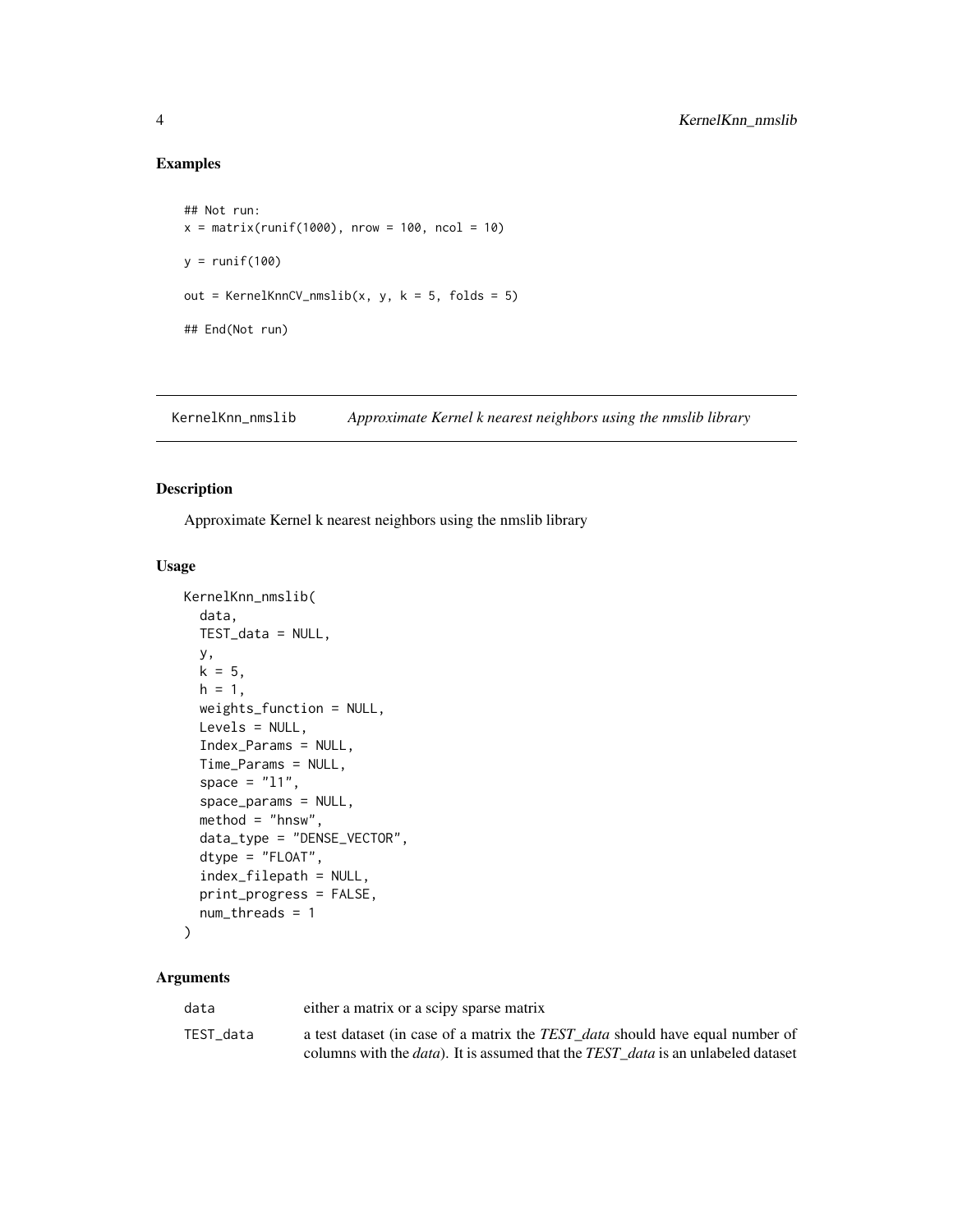KernelKnn\_nmslib 5

| y                | a numeric vector specifying the response variable (in classification the labels<br>must be numeric from 1:Inf). The length of y must equal the rows of the <i>data</i> |
|------------------|------------------------------------------------------------------------------------------------------------------------------------------------------------------------|
|                  | parameter                                                                                                                                                              |
| k                | an integer. The number of neighbours to return                                                                                                                         |
| h                | the bandwidth (applicable if the weights_function is not NULL, defaults to 1.0)                                                                                        |
| weights_function |                                                                                                                                                                        |
|                  | there are various ways of specifying the kernel function. See the details section.                                                                                     |
| Levels           | a numeric vector. In case of classification the unique levels of the response<br>variable are necessary                                                                |
| Index_Params     | a list of (optional) parameters to use in indexing (when creating the index)                                                                                           |
| Time_Params      | a list of parameters to use in querying. Setting Time_Params to NULL will reset                                                                                        |
| space            | a character string (optional). The metric space to create for this index. Page 31<br>of the manual (see <i>references</i> ) explains all available inputs              |
| space_params     | a list of (optional) parameters for configuring the space. See the <i>references</i><br>manual for more details.                                                       |
| method           | a character string specifying the index method to use                                                                                                                  |
| data_type        | a character string. One of 'DENSE_UINT8_VECTOR', 'DENSE_VECTOR',<br>'OBJECT_AS_STRING' or 'SPARSE_VECTOR'                                                              |
| dtype            | a character string. Either 'FLOAT' or 'INT'                                                                                                                            |
| index_filepath   | a character string specifying the path to a file, where an existing index is saved                                                                                     |
| print_progress   | a boolean (either TRUE or FALSE). Whether or not to display progress bar                                                                                               |
| num_threads      | an integer. The number of threads to use                                                                                                                               |

#### Details

There are three possible ways to specify the *weights function*, 1st option : if the weights\_function is NULL then a simple k-nearest-neighbor is performed. 2nd option : the weights\_function is one of 'uniform', 'triangular', 'epanechnikov', 'biweight', 'triweight', 'tricube', 'gaussian', 'cosine', 'logistic', 'gaussianSimple', 'silverman', 'inverse', 'exponential'. The 2nd option can be extended by combining kernels from the existing ones (adding or multiplying). For instance, I can multiply the tricube with the gaussian kernel by giving 'tricube\_gaussian\_MULT' or I can add the previously mentioned kernels by giving 'tricube\_gaussian\_ADD'. 3rd option : a user defined kernel function

#### Examples

```
if (reticulate::py_available() && reticulate::py_module_available("nmslib")) {
```

```
library(nmslibR)
```
 $x = matrix(runit(1000), nrow = 100, ncol = 10)$ 

 $y = runif(100)$ 

```
out = KernelKnn_nmslib(data = x, y = y, k = 5)
}
```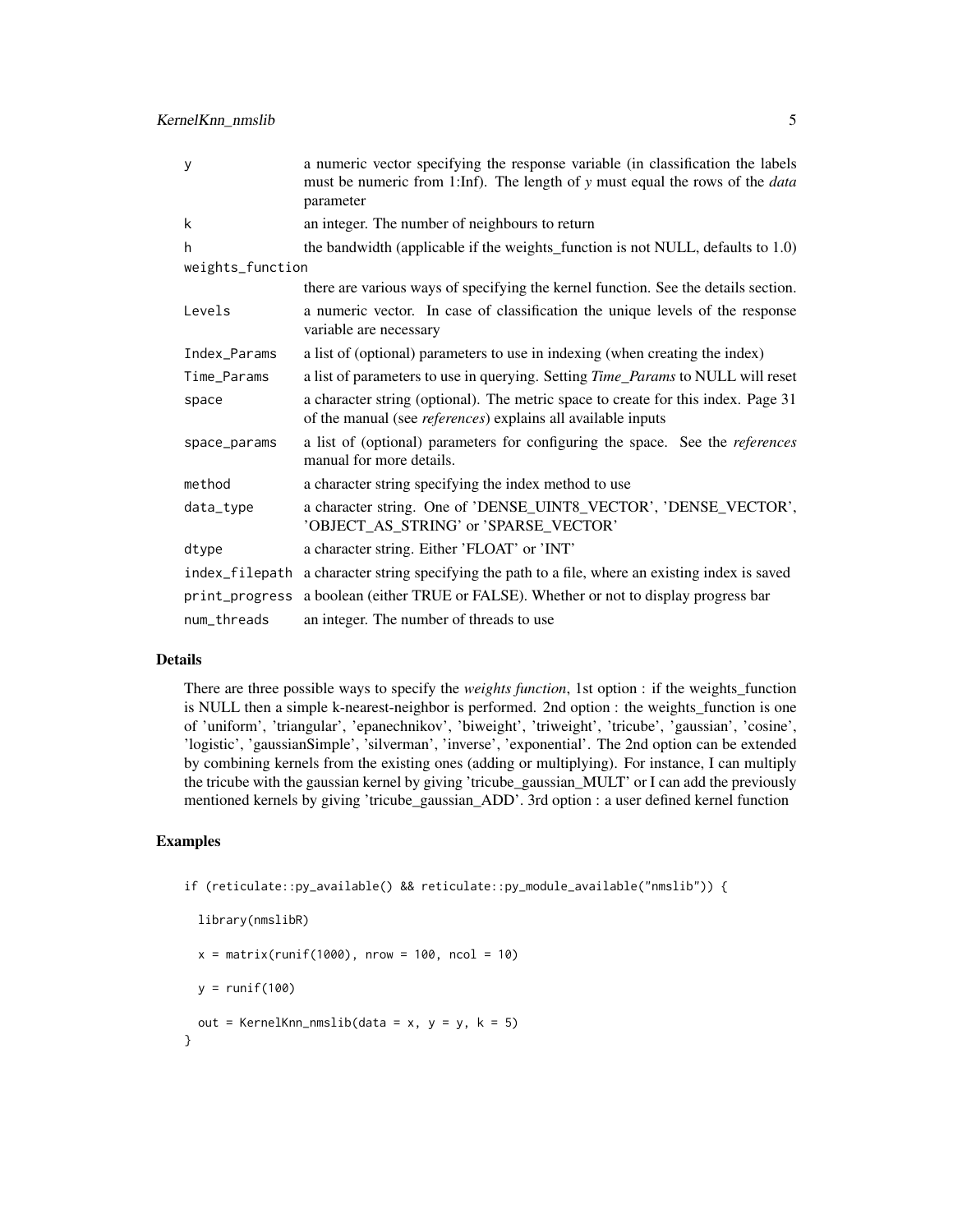<span id="page-5-0"></span>mat\_2scipy\_sparse *conversion of an R matrix to a scipy sparse matrix*

#### Description

conversion of an R matrix to a scipy sparse matrix

#### Usage

```
mat_2scipy_sparse(x, format = "sparse_row_matrix")
```
#### Arguments

|        | a data matrix                                                            |
|--------|--------------------------------------------------------------------------|
| format | a character string. Either "sparse_row_matrix" or "sparse_column_matrix" |

#### Details

This function allows the user to convert an R matrix to a scipy sparse matrix. This is useful because the *nmslibR* package accepts only *python* sparse matrices as input.

#### References

https://docs.scipy.org/doc/scipy/reference/sparse.html

#### Examples

if (reticulate::py\_available() && reticulate::py\_module\_available("scipy")) {

```
library(nmslibR)
 set.seed(1)
 x = matrix(runif(1000), nrow = 100, ncol = 10)res = mat_2scipy_sparse(x)
 print(dim(x))
 print(res$shape)
}
```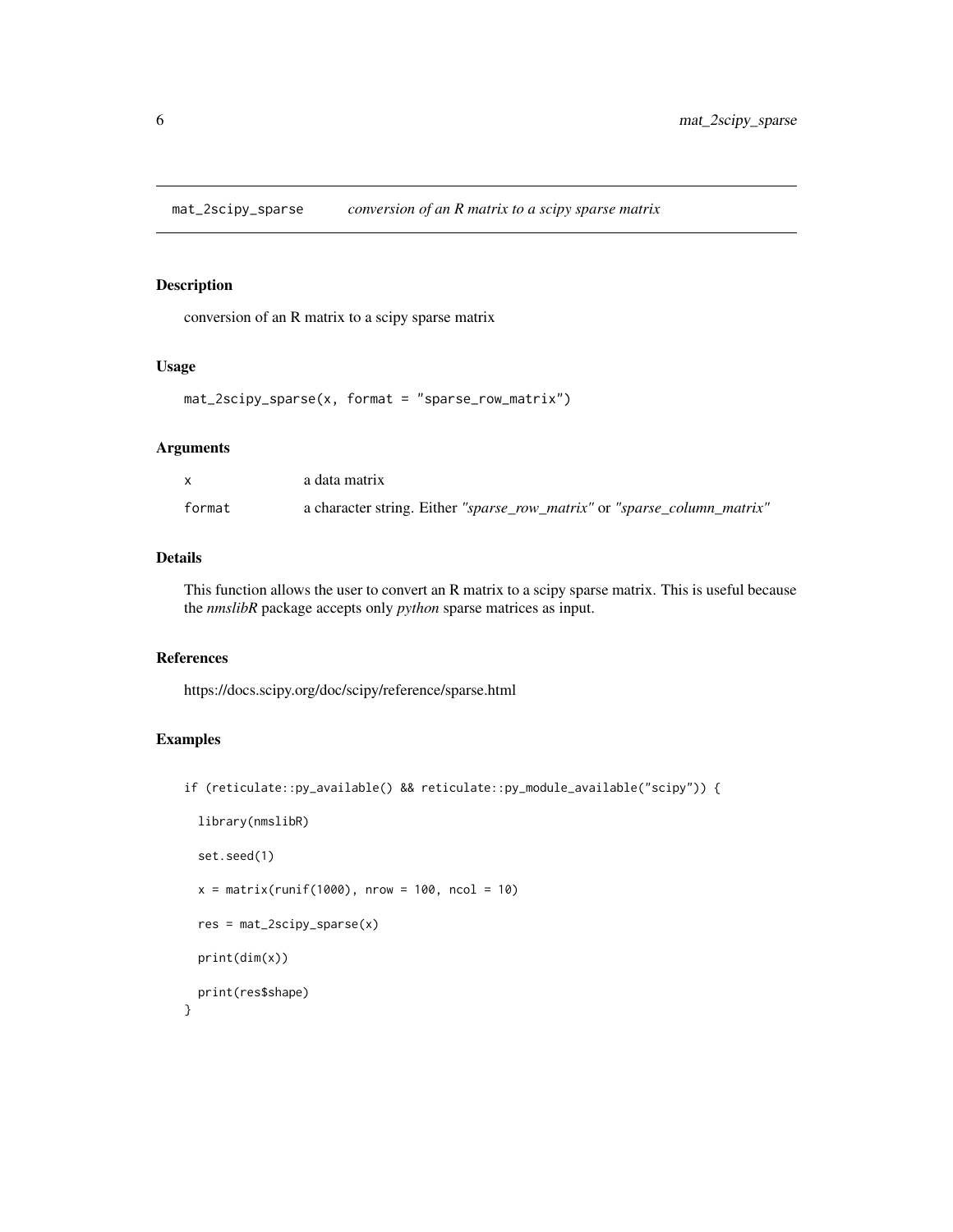<span id="page-6-0"></span>

#### **Description**

Non metric space library

Non metric space library

#### Usage

```
# init <- NMSlib$new(input_data, Index_Params = NULL, Time_Params = NULL,
# space='l1', space_params = NULL, method = 'hnsw',
# data_type = 'DENSE_VECTOR', dtype = 'FLOAT',
# index_filepath = NULL, print_progress = FALSE)
```
#### Details

*input\_data* parameter : In case of numeric data the *input\_data* parameter should be either an R matrix object or a scipy sparse matrix. Additionally, the *input\_data* parameter can be a list including more than one matrices / sparse-matrices having the same number of columns ( this is ideal for instance if the user wants to include both a train and a test dataset in the created index )

the *Knn\_Query* function finds the approximate K nearest neighbours of a vector in the index

the *knn\_Query\_Batch* Performs multiple queries on the index, distributing the work over a thread pool

the *save\_Index* function saves the index to disk

If the *index\_filepath* parameter is not NULL then an existing index will be loaded

#### Methods

NMSlib\$new(input\_data, Index\_Params = NULL, Time\_Params = NULL, space='l1', space\_params = NULL, method =

--------------

```
Knn_Query(query_data_row, k = 5)
```
--------------

knn\_Query\_Batch(query\_data, k = 5, num\_threads = 1)

--------------

save\_Index(filename)

#### Methods

Public methods:

- [NMSlib\\$new\(\)](#page-0-0)
- [NMSlib\\$Knn\\_Query\(\)](#page-0-0)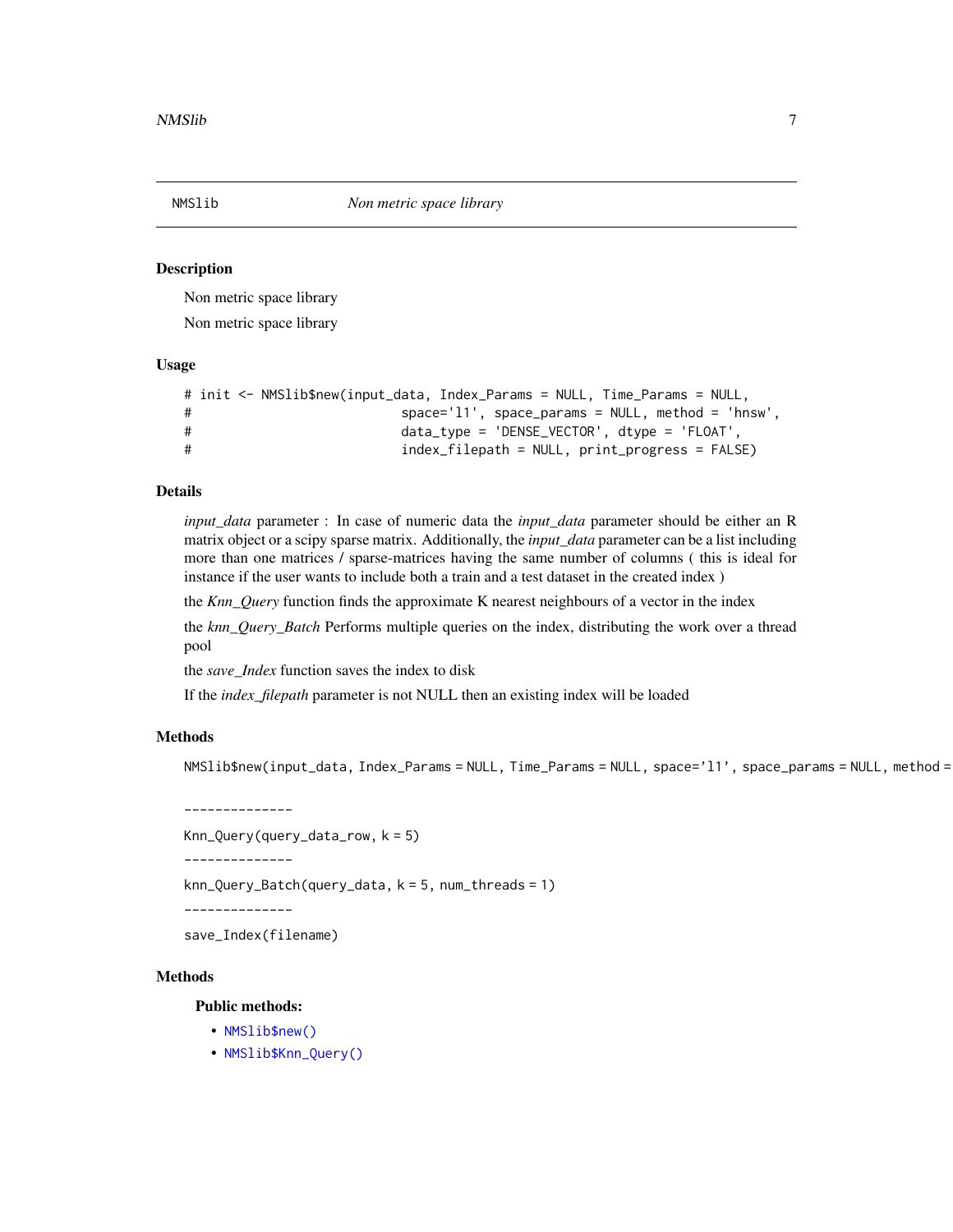- [NMSlib\\$knn\\_Query\\_Batch\(\)](#page-0-0)
- [NMSlib\\$save\\_Index\(\)](#page-0-0)
- [NMSlib\\$clone\(\)](#page-0-0)

#### Method new():

```
Usage:
NMSlib$new(
  input_data,
  Index_Params = NULL,
  Time_Params = NULL,
  space = "11",
  space_params = NULL,
 method = "hnsw",data_type = "DENSE_VECTOR",
 dtype = "FLOAT",
  index_filepath = NULL,
  print_progress = FALSE
)
```
#### *Arguments:*

input\_data the input data. See *details* for more information

Index\_Params a list of (optional) parameters to use in indexing (when creating the index)

Time\_Params a list of parameters to use in querying. Setting *Time\_Params* to NULL will reset space a character string (optional). The metric space to create for this index. Page 31 of the manual (see *references*) explains all available inputs

space\_params a list of (optional) parameters for configuring the space. See the *references* manual for more details.

method a character string specifying the index method to use

```
data_type a character string. One of 'DENSE_UINT8_VECTOR', 'DENSE_VECTOR', 'OB-
   JECT_AS_STRING' or 'SPARSE_VECTOR'
```
dtype a character string. Either 'FLOAT' or 'INT'

index\_filepath a character string specifying the path to a file, where an existing index is saved

print\_progress a boolean (either TRUE or FALSE). Whether or not to display progress bar

#### Method Knn\_Query():

*Usage:*

NMSlib\$Knn\_Query(query\_data\_row, k = 5)

*Arguments:*

query\_data\_row a vector to query for k an integer. The number of neighbours to return

#### Method knn\_Query\_Batch():

*Usage:*

NMSlib\$knn\_Query\_Batch(query\_data, k = 5, num\_threads = 1)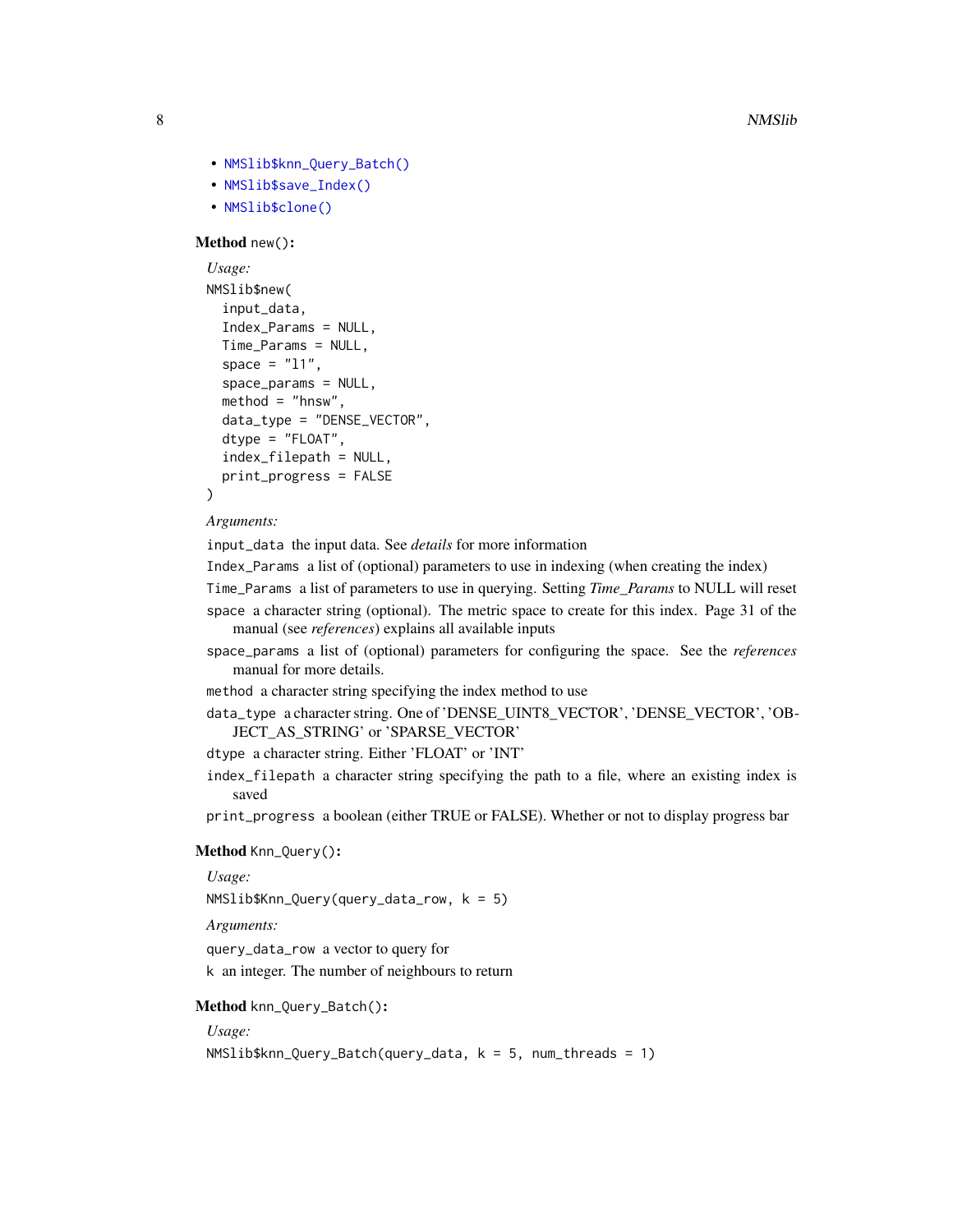#### NMSlib 9

#### *Arguments:*

query\_data the query\_data parameter should be of the same type with the *input\_data* parameter. Queries to query for

k an integer. The number of neighbours to return

num\_threads an integer. The number of threads to use

Method save\_Index():

```
Usage:
```
NMSlib\$save\_Index(filename)

*Arguments:*

filename a character string specifying the path. The filename to save ( in case of the *save\_Index* method ) or the filename to load ( in case of the *load\_Index* method )

Method clone(): The objects of this class are cloneable with this method.

*Usage:* NMSlib\$clone(deep = FALSE) *Arguments:* deep Whether to make a deep clone.

#### References

*https://github.com/nmslib/nmslib/blob/master/manual/latex/manual.pdf*

#### Examples

```
if (reticulate::py_available() && reticulate::py_module_available("nmslib")) {
```

```
library(nmslibR)
set.seed(1)
x = matrix(runit(1000), nrow = 100, ncol = 10)init_nms = NMSlib$new(input_data = x)
```
# returns a 1-dimensional vector (index, distance) #--------------------------------------------------

```
init\_nms $Knn_Query(query_data_row = x[1, 1, k = 5)
```

```
# returns knn's for all data
#---------------------------
```

```
all_dat = init_{\text{max}}$knn_Query_Batch(x, k = 5, num_threads = 1)
```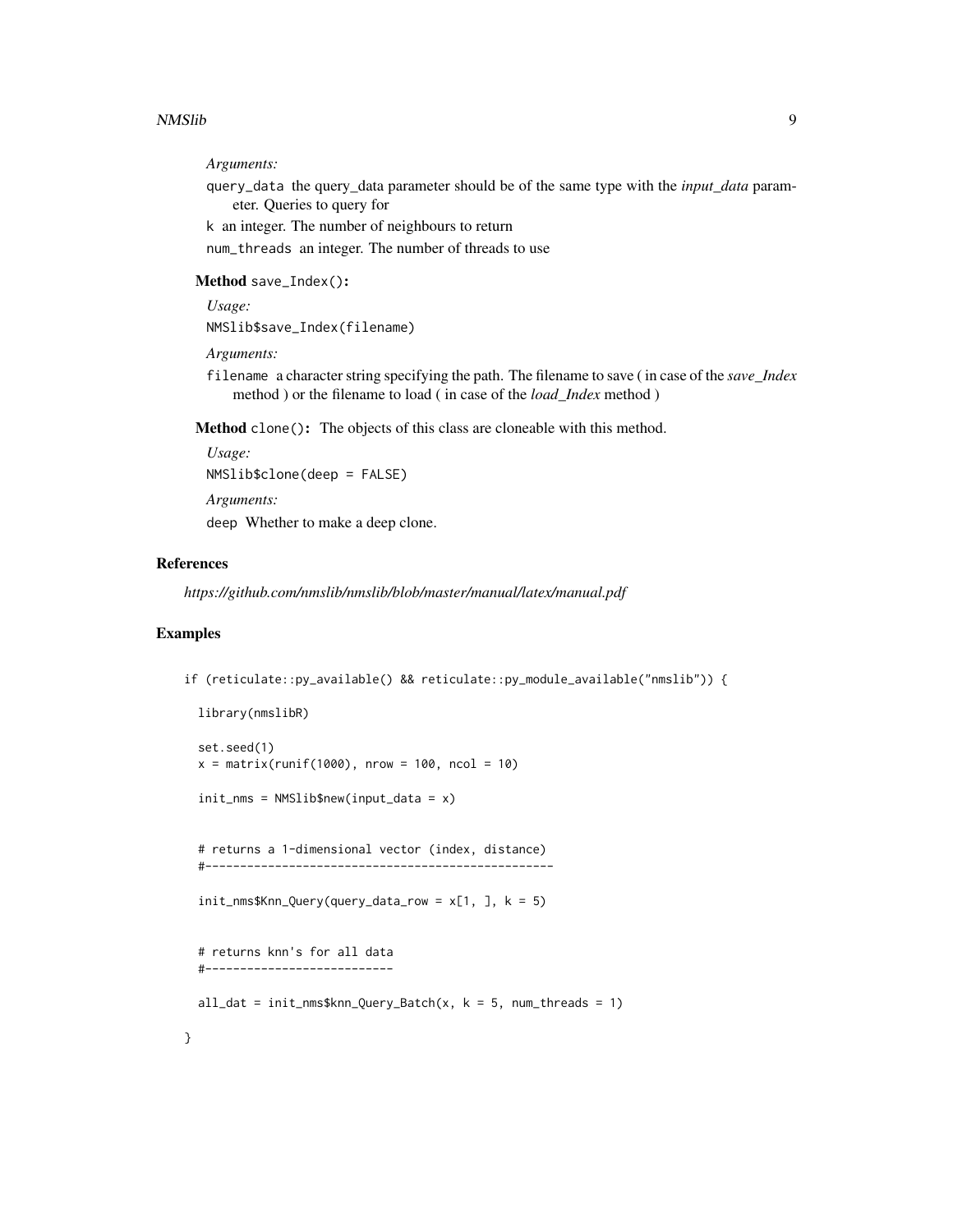<span id="page-9-0"></span>

#### Description

conversion of an R sparse matrix to a scipy sparse matrix

#### Usage

```
TO_scipy_sparse(R_sparse_matrix)
```
#### Arguments

```
R_sparse_matrix
```
an R sparse matrix. Acceptable input objects are either a *dgCMatrix* or a *dgR-Matrix*.

#### Details

This function allows the user to convert either an R *dgCMatrix* or a *dgRMatrix* to a scipy sparse matrix (*scipy.sparse.csc\_matrix* or *scipy.sparse.csr\_matrix*). This is useful because the *nmslibR* package accepts besides an R dense matrix also python sparse matrices as input.

The *dgCMatrix* class is a class of sparse numeric matrices in the compressed, sparse, *columnoriented format*. The *dgRMatrix* class is a class of sparse numeric matrices in the compressed, sparse, *column-oriented format*.

#### References

https://stat.ethz.ch/R-manual/R-devel/library/Matrix/html/dgCMatrix-class.html, https://stat.ethz.ch/Rmanual/R-devel/library/Matrix/html/dgRMatrix-class.html, https://docs.scipy.org/doc/scipy/reference/generated/scipy.sparse

#### Examples

```
if (reticulate::py_available() && reticulate::py_module_available("scipy")) {
```

```
if (Sys.info()['sysname"] != 'Darwin') { }
```
library(nmslibR)

```
# 'dgCMatrix' sparse matrix
#--------------------------
data = c(1, 0, 2, 0, 0, 3, 4, 5, 6)dgcM = Matrix::Matrix(data = data, nrow = 3,
```

```
ncol = 3, byrow = TRUE,
```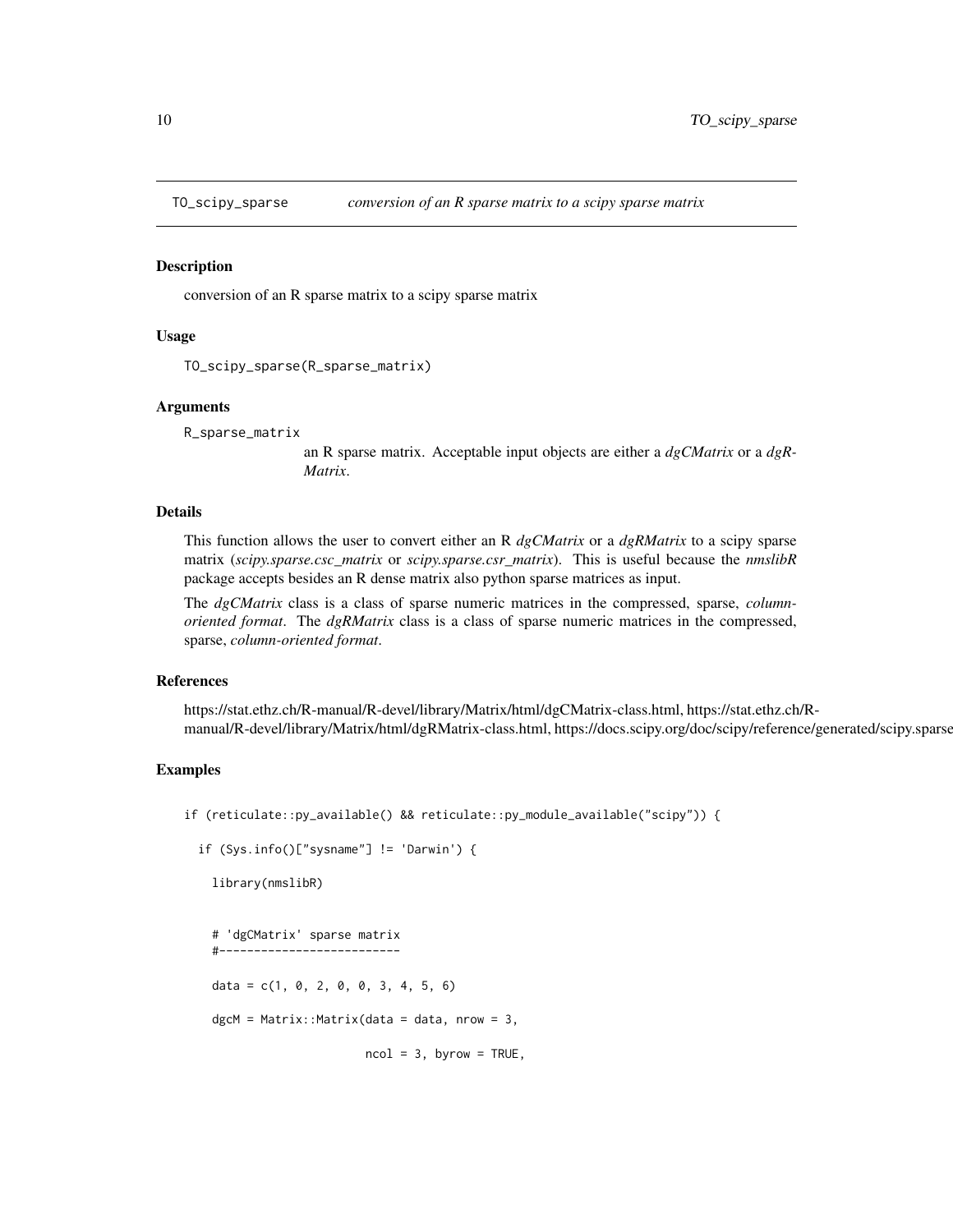```
sparse = TRUE)
```

```
print(dim(dgcM))
   res = TO_scipy_sparse(dgcM)
   print(res$shape)
    # 'dgRMatrix' sparse matrix
    #--------------------------
   dgrM = as(dgcM, "RsparseMatrix")
   print(dim(dgrM))
   res_dgr = TO_scipy_sparse(dgrM)
   print(res_dgr$shape)
 }
}
```